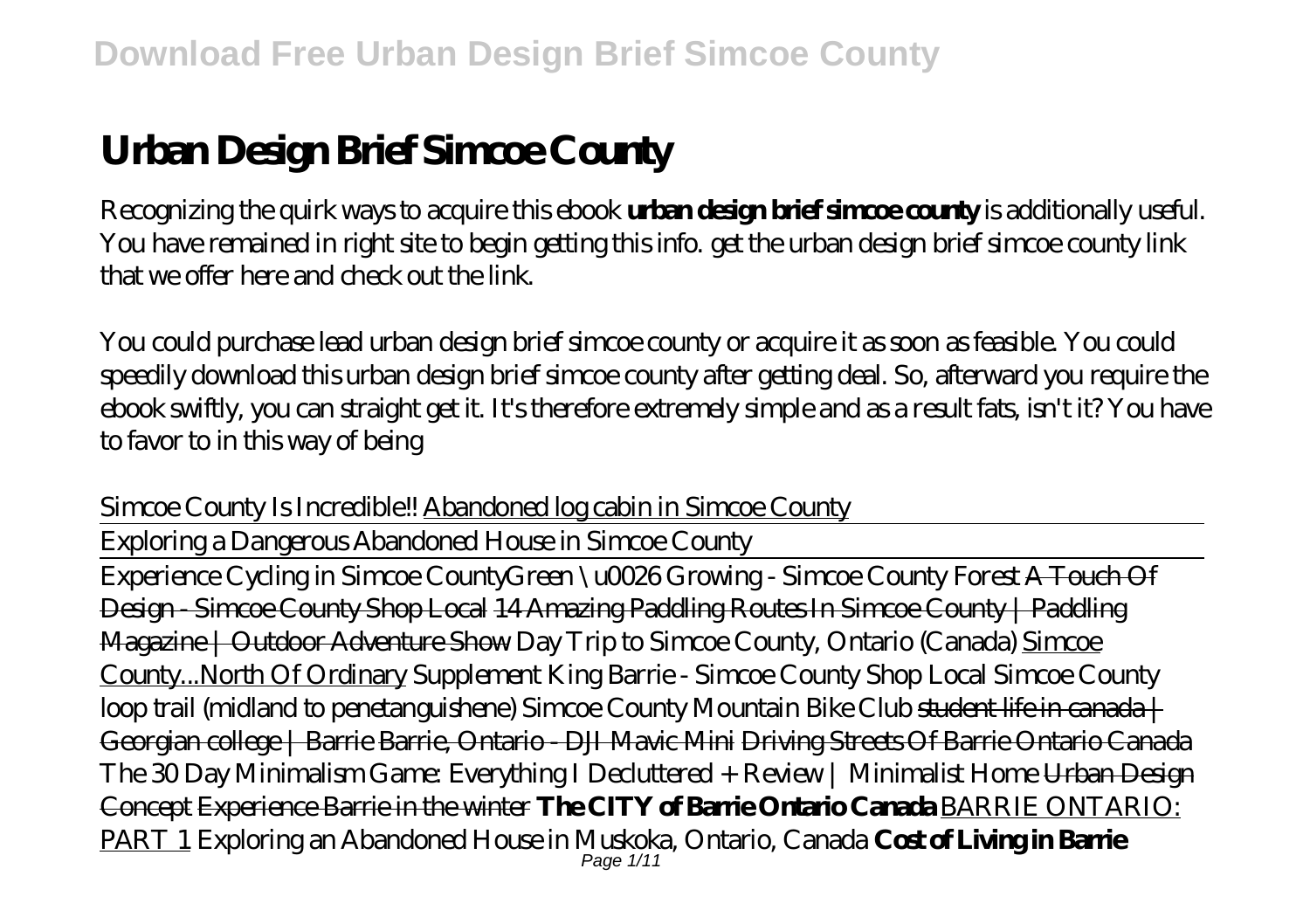**Ontario** *7697 Simcoe County Rd 56 Essa Twp Barrie Real Estate Tours* Town of Innisfil Council - February 19 2020 WASAGA BEACH, SIMCOE COUNTY, ONTARIO, CANADA **Accessibility Advisory Committee Meeting | November 12, 2020** The Cindy Halliday Homicide – Episode 4 | Simcoe County Case Files Tribal Transportation Planning and Pedestrian Safety *Simcoe County - SMDHU Press Conference, Oct 20th 2020* **The CITY of Barrie Ontario Canada | Lake Simcoe** *Urban Design Brief Simcoe County*

urban design report draft plan of subdivision, draft plan of condominium & official plan amendment tel: (705) 812-3281 fax: (705) 812-3438 email: info@ipsconsultinginc.com 150 dunlop street east, suite 201, barrie ontario l4m 1b2 1326 innisfil beach road town of innisfil county of simcoe urban design brief prepared by

## *URBAN DESIGN BRIEF - Simcoe County*

Urban Design Brief Simcoe County Author: doorbadge.hortongroup.com-2020-09-25T00:00:00+00:01 Subject: Urban Design Brief Simcoe County Keywords: urban, design, brief, simcoe, county Created Date: 9/25/2020 10:40:09 PM

#### *Urban Design Brief Simcoe County*

Title: Urban Design Brief Simcoe County Author:  $\frac{1}{2}$   $\frac{1}{2}$   $\frac{1}{2}$  wiki.ctsnet.org-Kerstin Vogler-2020-08-29-03-40-48 Subject:  $\frac{1}{2}$   $\frac{1}{2}$   $\frac{1}{2}$   $\frac{1}{2}$  Urban Design Brief Simcoe County

*Urban Design Brief Simcoe County - wiki.ctsnet.org* Urban Design Brief Simcoe County Author: mail.aiaraldea.eus-2020-11-04T00:00:00+00:01 Subject: Page 2/11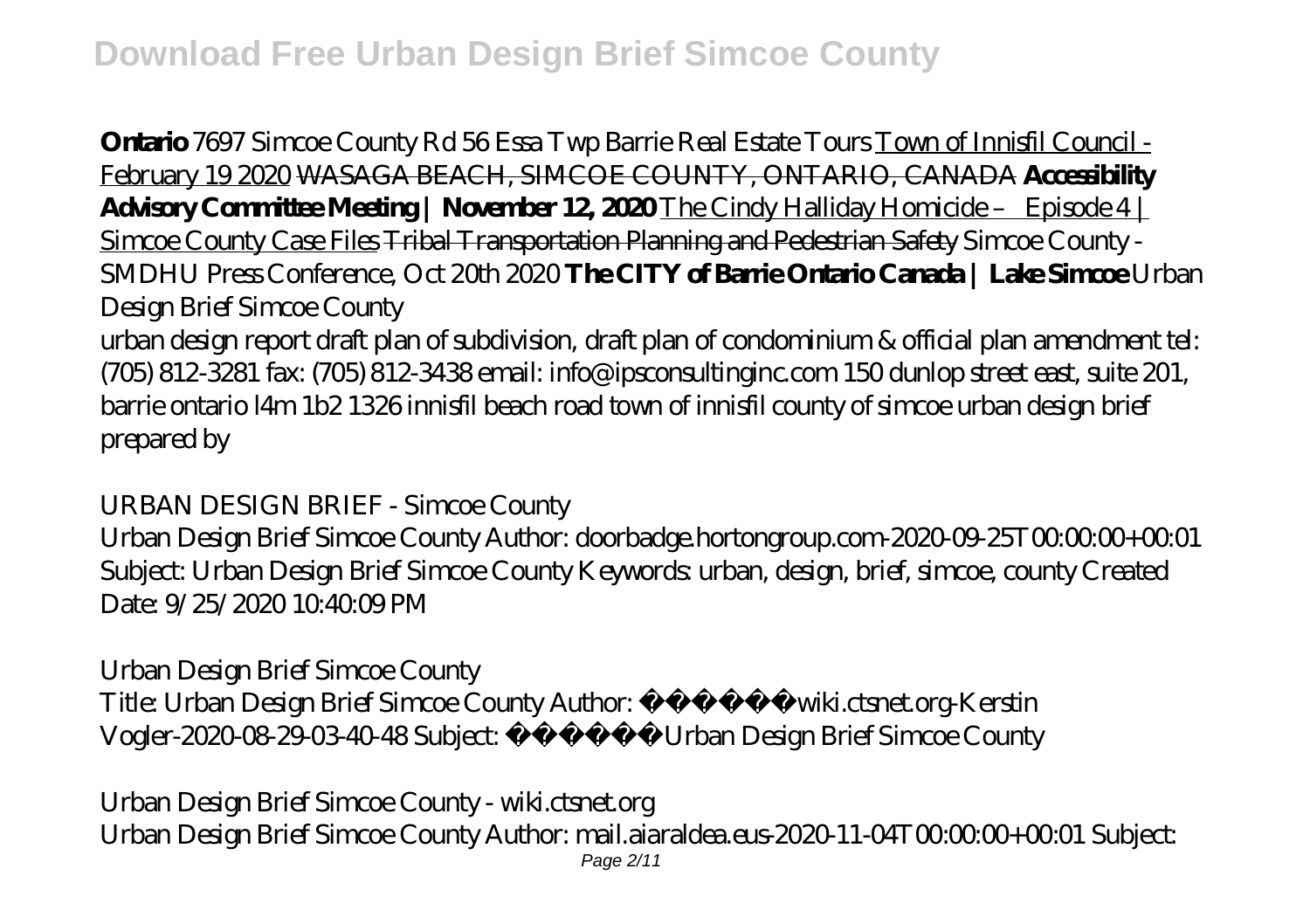Urban Design Brief Simcoe County Keywords: urban, design, brief, simcoe, county Created Date: 11/4/2020 6:08:59 AM

#### *Urban Design Brief Simcoe County - mail.aiaraldea.eus*

Urban Design is Not Neutral Transformation: The Development of a Primary Care Clinic | Ligaya Byrch | TEDxOrillia Simcoe County Is Incredible!!Simcoe County - SMDHU Press Conference, Nov 10th, 2020 An Introduction to Urban Design: Principles of Urban Design 7697 Simcoe County Rd 56 Essa Twp Barrie Real Estate Tours The History of Simcoe County excerpt from Chapter 5 Andrew F Hunter Audiobook

#### *Urban Design Brief Simcoe County - infraredtraining.com.br*

county of simcoe urban design brief prepared by innovative planning solutions 150 dunlop street east, suite 201 barrie, ontario l4m 1b2 tel: (705) 812-3281 fax: (705) 812-3438 october 2018 URBAN DESIGN BRIEF - Barrie

## *Urban Design Brief Simcoe County - nsaidalliance.com*

Urban Design Brief Simcoe County urban design report draft plan of subdivision, draft plan of condominium & official plan amendment tel: (705) 812-3281 fax: (705) 812-3438 email: info@ipsconsultinginc.com 150 dunlop street east, suite 201, barrie ontario l4m 1b2 1326 innisfil beach road town of innisfil county of simcoe urban design brief prepared by URBAN DESIGN BRIEF - Simcoe County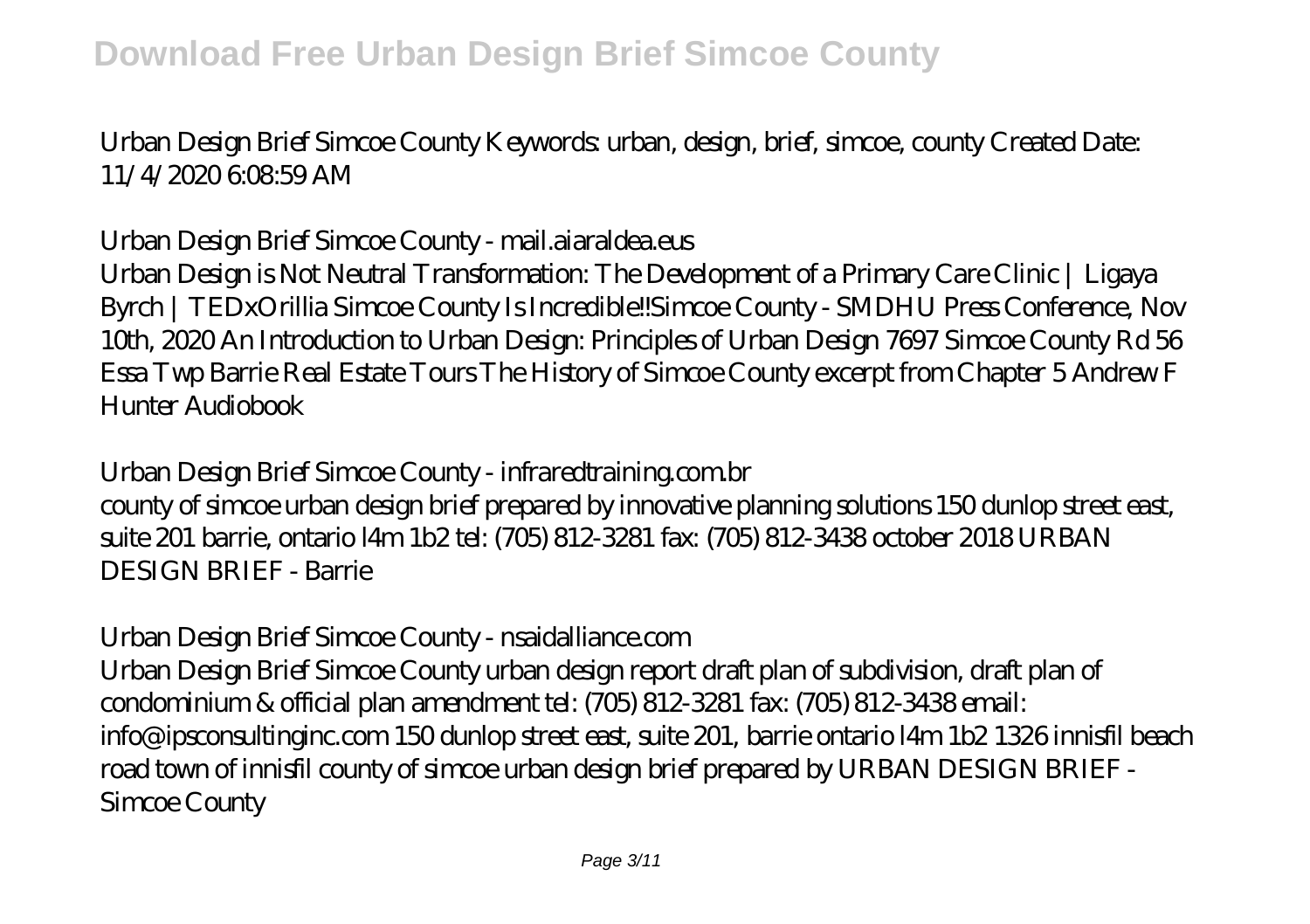# *Urban Design Brief Simcoe County - mage.gfolkdev.net*

county of simcoe urban design brief prepared by innovative planning solutions 150 dunlop street east, suite 201 barrie, ontario l4m 1b2 tel: (705) 812-3281 fax: (705) 812-3438 october 2018 URBAN DESIGN BRIEF - Barrie

# *Urban Design Brief Simcoe County - pentecostpretoria.co.za*

Access Free Urban Design Brief Simcoe County stamp album lovers, past you craving a additional tape to read, find the urban design brief simcoe county here. Never make miserable not to locate what you need. Is the PDF your needed collection now? That is true; you are in point of fact a fine reader. This is a perfect cd that comes from good

# *Urban Design Brief Simcoe County - rh.7602830916.com*

URBAN DESIGN BRIEF SIMCOE COUNTY Oct 08, 2020 10 Best Urban Planning Textbooks 2018 ... Exploring a Dangerous Abandoned House in Simcoe County von DaaDeeOh's Urban Exploration vor 5 Jahren 11 Minuten, 12 Sekunden 15.714 Aufrufe Another great random find on one of my winter road trips. I saw this one

## *URBAN DESIGN BRIEF SIMCOE COUNTY*

Urban Design Brief Simcoe County urban design report draft plan of subdivision, draft plan of condominium & official plan amendment tel: (705) 812-3281 fax: (705) 812-3438 email: info@ipsconsultinginc.com 150 dunlop street east, suite 201, barrie ontario l4m 1b2 1326 innisfil beach road town of innisfil county of simcoe urban design brief prepared by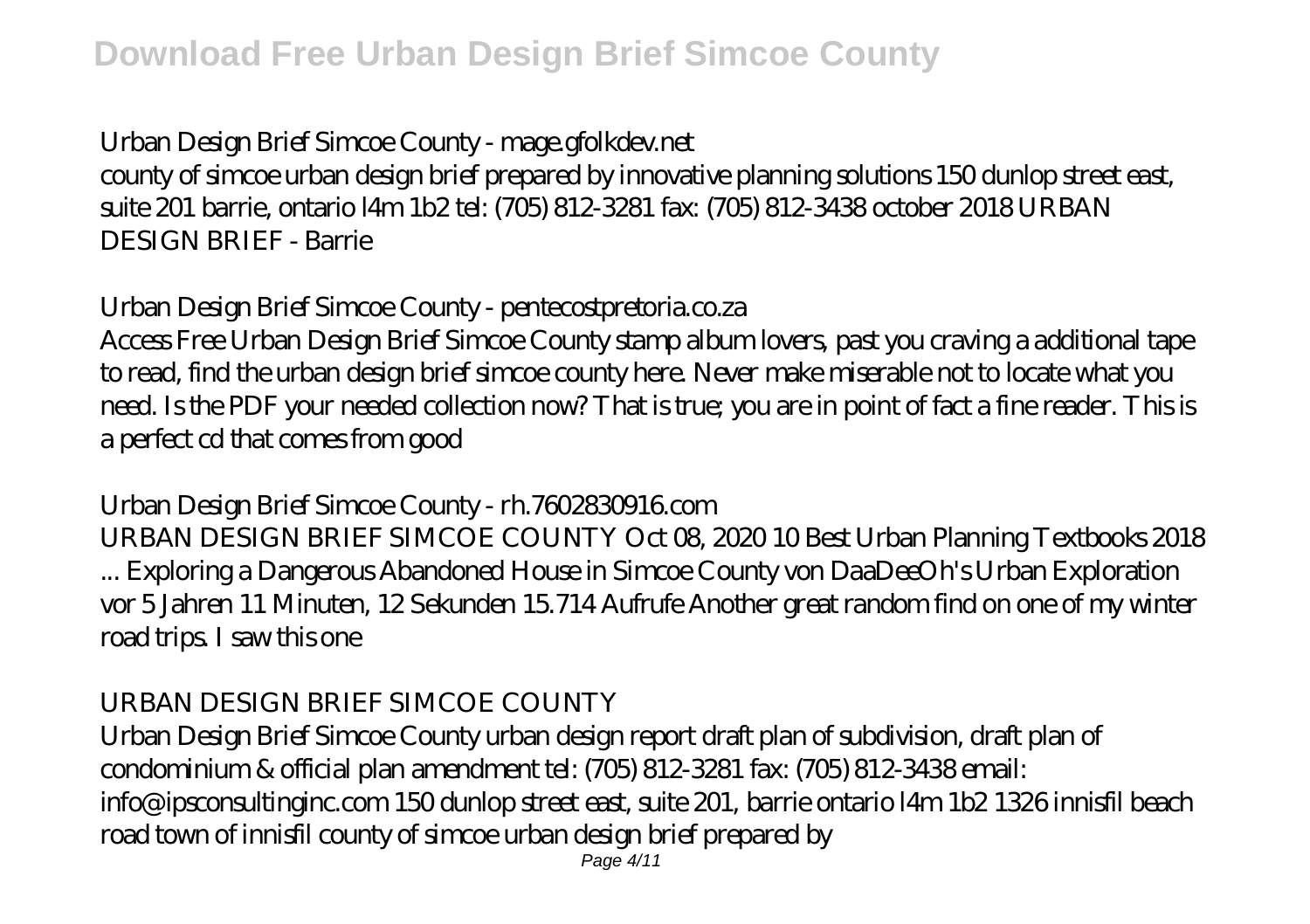# *Urban Design Brief Simcoe County - ftp.ngcareers.com*

county of simcoe urban design brief prepared by innovative planning solutions 150 dunlop street east, suite 201 barrie, ontario l4m 1b2 tel: (705) 812-3281 fax: (705) 812-3438 october 2018

## *URBAN DESIGN BRIEF - Barrie*

Access Free Urban Design Brief Simcoe County Urban Design Brief Simcoe County Yeah, reviewing a ebook urban design brief simcoe county could accumulate your near associates listings. This is just one of the solutions for you to be successful. As understood, execution does not recommend that you have extraordinary points.

#### *Urban Design Brief Simcoe County - shop.kawaiilabotokyo.com*

390 Essa Road City of Barrie. URBAN DESIGN BRIEF. OFFICIAL PLAN AMENDEMENT AND ZONING BYLAW AMENDMENT. Tel: (705) 812-3281 Fax: (705) 812-3438 Email: INFO@IPSCONSULTINGINC.com 150 DUN LOP STREE T E AST , S UITE 201, BARRI E ONTARIO L4M 1B1. 390 Essa Road. CITY OF BARRIE COUNTY OF SIMCOE.

The integration of food into urban planning is a crucial and emerging topic. Urban planners, alongside the local and regional authorities that have traditionally been less engaged in food-related issues, are now asked to take a central and active part in understanding the way food is produced, processed, packaged,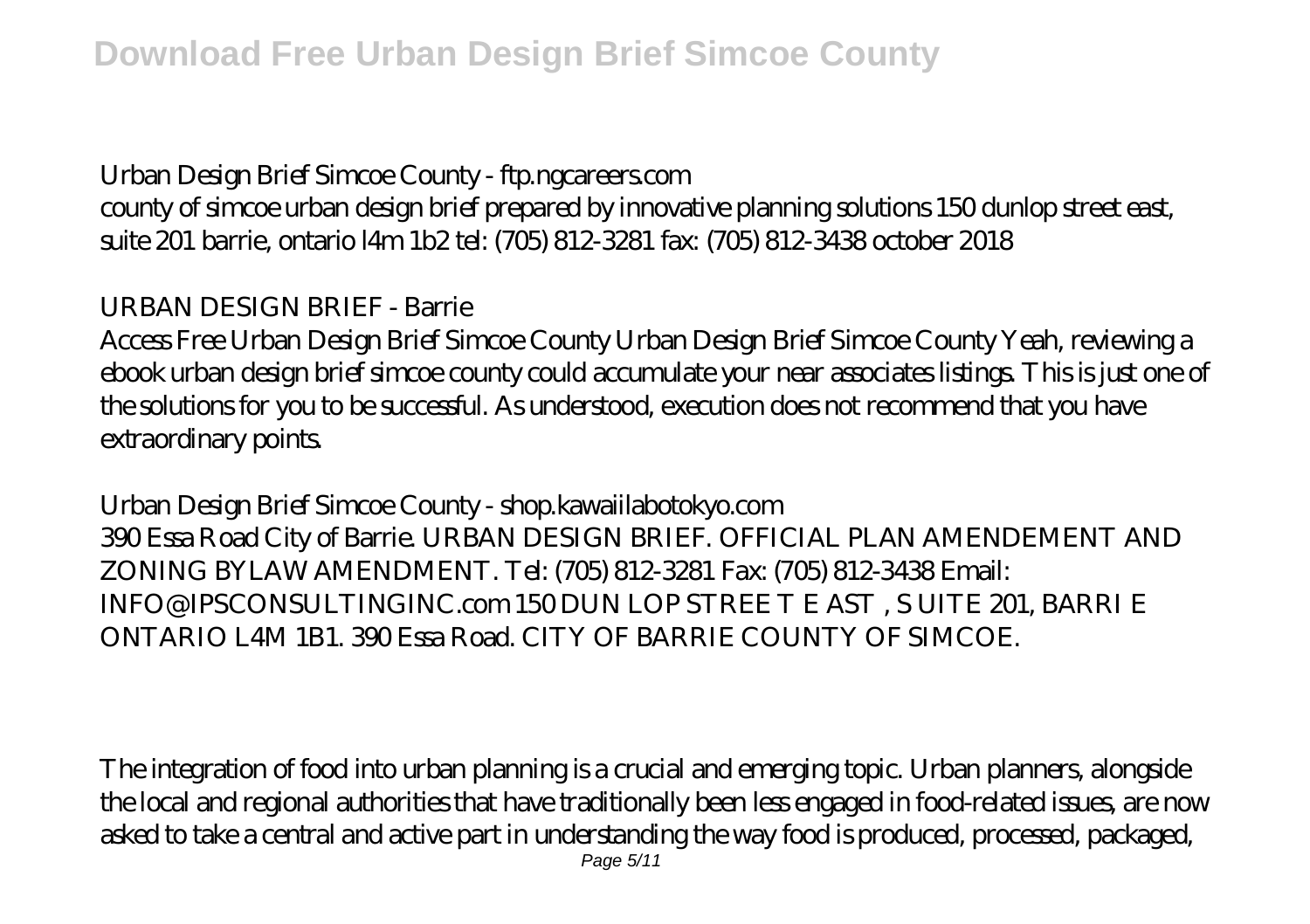# **Download Free Urban Design Brief Simcoe County**

transported, marketed, consumed, disposed of and recycled in our cities. Despite a growing body of literature on food and cities, the issue of planning cities in such a way they will increase food security and nutrition, not only for the affluent segments of society but primarily for the poor, is much less discussed, and much less informed by practices. This volume intends to fill this gap by putting more than 20 citybased experiences in perspective: Toronto, New York City, Providence and Portland in North America; Cape Town and Ghana in Africa; Milan in Europe; Lima and Belo Horizonte in South America; and, in Asia, Bangkok, Solo and Yogyakarta in Indonesia, and Tokyo. By drawing on cities of different sizes, from regions across the global north and south, in both developed and developing areas, the contributors collectively attest to the importance of global knowledge rooted in local food planning practices, programmes and policies.

The integration of food into urban planning is a crucial and emerging topic. Urban planners, alongside the local and regional authorities that have traditionally been less engaged in food-related issues, are now asked to take a central and active part in understanding how food is produced, processed, packaged, transported, marketed, consumed, disposed of and recycled in our cities. While there is a growing body of literature on the topic, the issue of planning cities in such a way they will increase food security and nutrition, not only for the affluent sections of society but primarily for the poor, is much less discussed, and much less informed by practices. This volume, a collaboration between the Bartlett Development Planning Unit at UCL and the Food Agricultural Organisation, aims to fill this gap by putting more than 20 city-based experiences in perspective, including studies from Toronto, New York City, Portland and Providence in North America; Milan in Europe and Cape Town in Africa; Belo Horizonte and Lima in South America; and, in Asia, Bangkok and Tokyo. By studying and comparing cities of different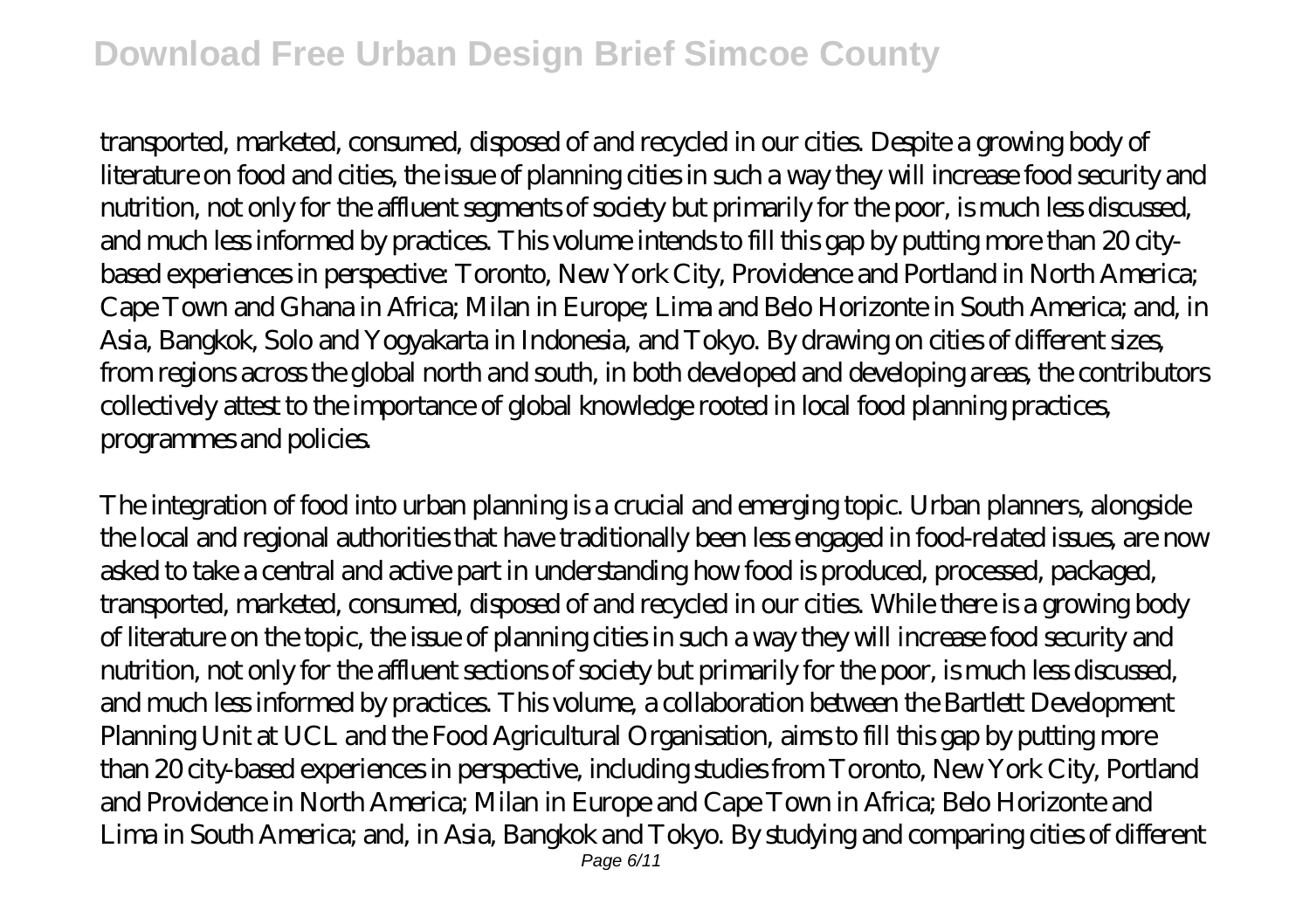sizes, from both the Global North and South, in developed and developing regions, the contributors collectively argue for the importance and circulation of global knowledge rooted in local food planning practices, programmes and policies.

"It is the goal of this volume to improve urban planning practices, both in the United States as well as in cities in other countries throughout the world. Additional information is provided for each community used as a case study, population, geographic location, and website. Various appendices are included in this volume, including an International Resource Directory"--

Urban design is a process of establishing a structural order within human settlements; responding to dynamic emergent meanings and functions in a constant state of flux. The planning/design process is complex due to the myriad of on-going (urban) organizational and structural relationships and contexts. This book reconnects the process with outcomes on the ground, and puts thinking about design back at the heart of what planners do. Mixing accessible theory, practical examples, and carefully designed exercises in composition from simple to complex settings, Urban Design is an essential textbook for classrooms and design studios across the full spectrum of planning and urban studies fields. Filled with color illustrations and graphics of excellent projects, it gives students tools to enable them to sketch, draw, design, and above all, to think. This new edition remains focused on instructing the student, professional and layperson in the elements and principles of design composition so that they can diverge from conventional and packaged solutions in pursuit of a meaningful and creative urbanism. This edition builds upon established design principles and encourages the student in creative ways to depart from them as appropriate in dealing with the complexity of culture, space and time dynamics of cities. The Page 7/11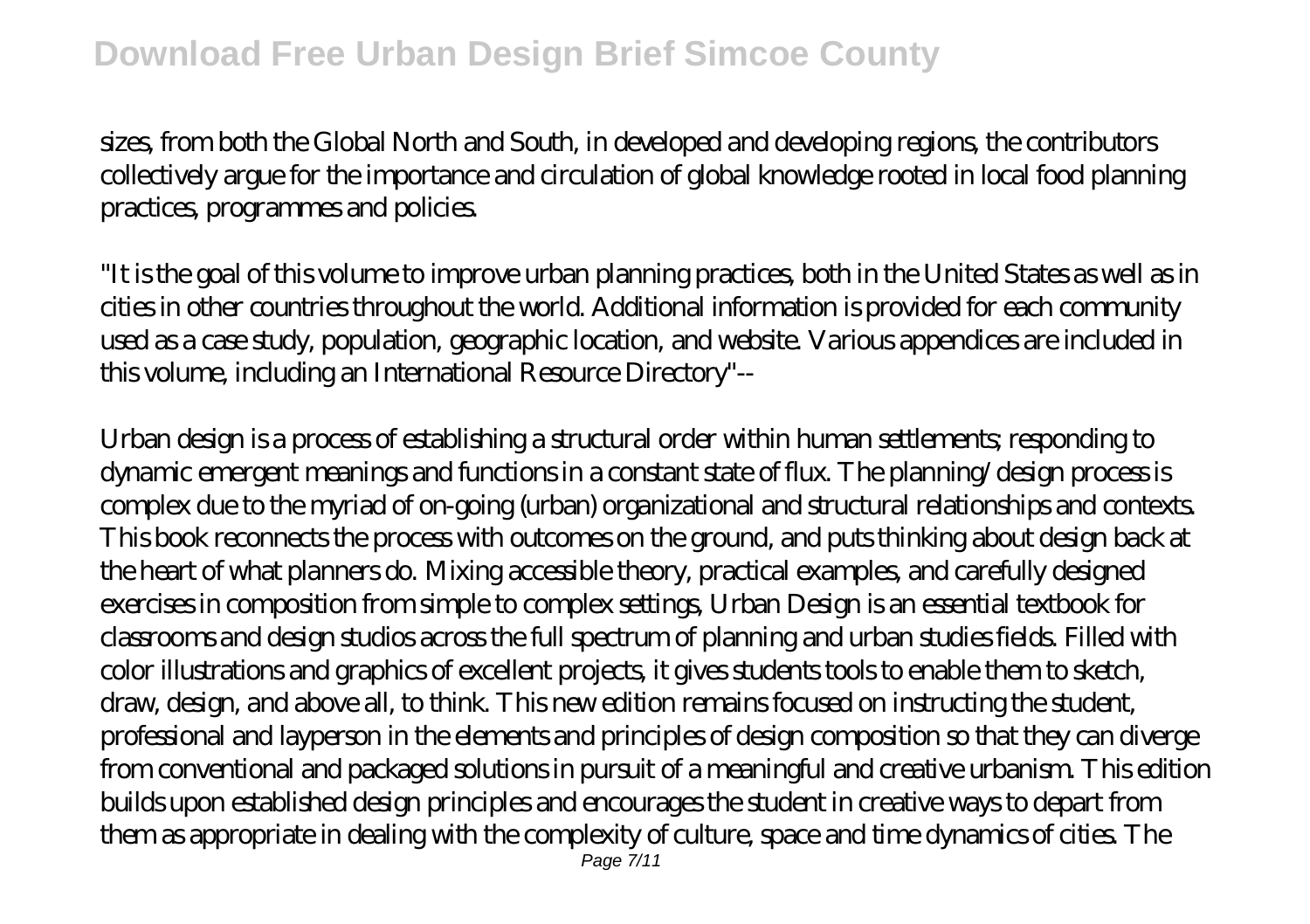book identifies the elements and principles of compositions and explores compositional order and structure as they relate to the meaning and functionality of cities. It discusses new directions and methods, and outlines the importance of both buildings and the open spaces between them.

Originally published in 1987, this book presents a wide-ranging review of urban, regional, economic, and environmental planning in Canada. A comprehensive source of information on Canadian planning policies, it addresses the wide variations between Canadian provinces. While acknowledging similarities with programs and policies in the United States and Britain, the author documents the distinctively Canadian character of planning in Canada. Among the topics addressed in the book are: the agencies of planning; on the nature of urban plans; the instruments of planning; land policies; natural resources; regional planning at the federal level; regional planning and development in Ontario; regional planning in other provinces; environmental protection; planning and people; and reflections on the nature of planning in Canada. The author documents how governmental agencies handle problems of population growth, urban development, exploitation of natural resources, regional disparities, and many other issues that fall within the scope of urban and regional planning. But he goes beyond this to address matters of politics, law, economics, social organization. The book is pragmatic, eclectic, interpretive, and critical. It is a valuable contribution to international literature on planning in its political context.

Suburbanization, affordable housing, mass transportation, loss of fertile lands -- these are modern problems, yet they are not new. Thomas Adams grappled with these same issues nearly a century ago, when he wrote Rural Planning and Development, a book that quickly became a touchstone for planners and planning in Canada. Reprinted for the first time and updated with commentaries by leading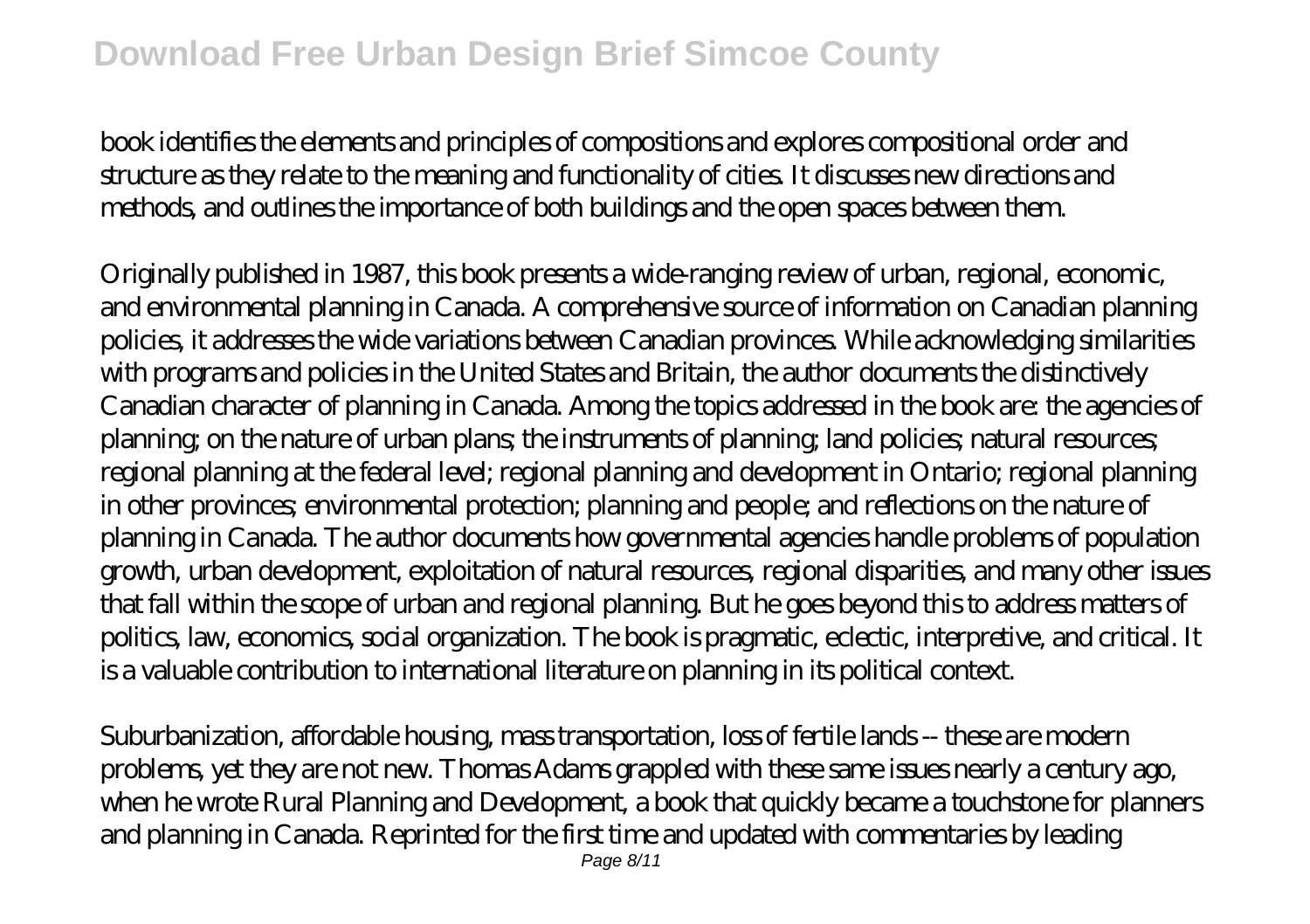Canadian planners, this book highlights Adams' influence on the planning profession and the continued relevance of his comprehensive vision for planning -- to move beyond the demands of the moment to embrace long-term strategies for building stronger rural communities.

City-county separation is a form of governance in which rural and urban areas are formally separated. Although these areas were once thought to be distinct because of their diverse sets of values, economies, labour trends, and ways of life, more recently, and in response to regional growth, governments have begun to design institutions that link the city to surrounding rural governments in order to provide greater policy and service continuity to the region. Detailing the development of municipal institutions, the original logic behind the city-county separation, and the eventual shift in institutional and municipal organization, The Boundary Bargain demonstrates that urban and rural areas have always had a reciprocal relationship and that both play an important role in the strength of the national economy and the broader local community. Focusing on three case studies of separated cities and their counties that still retain strict city-county separation – London, Guelph, and Barrie – Zachary Spicer reveals how this policy works, what problems it poses, and examines the best practices for addressing growth, development, and sprawl from a regional perspective. Highlighting the dangers of municipal institutions that are too rigid to modernize, The Boundary Bargain provides a strong historical account of citycounty separation that will guide governments from within and beyond Ontario on how to better manage growth.

This book will focus on "Waste Management," a serious global issue and engineers' responsibility towards finding better solutions for its sustainable management. Solid waste management is one of the Page 9/11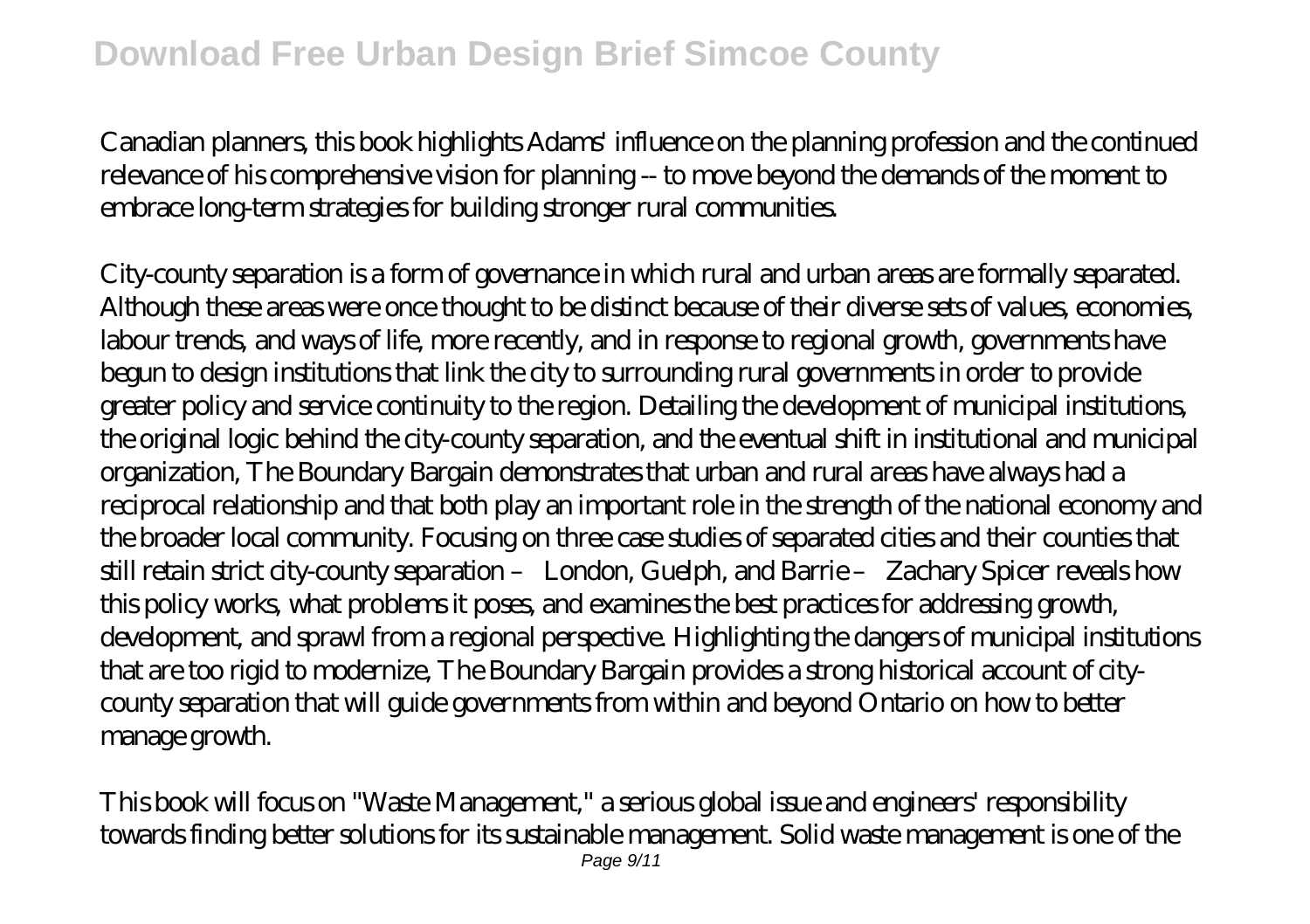# **Download Free Urban Design Brief Simcoe County**

major environmental burdens in both developed and developing countries alike. An alarming rate of solid waste generation trends can be seen as a result of globalization, industrialization, and rapid economic development. However, low-income and marginalized sectors in society suffer most from the unfavorable conditions deriving from poor waste management. Solid waste management is not a mere technical challenge. The environmental impact, socio-economic, cultural, institutional, legal, and political aspects are fundamental in planning, designing, and maintaining a sustainable waste management system in any country. Engineers have a major role to play in designing proper systems that integrate stakeholders, waste system elements, and sustainability aspects of waste management. This book is part of a focused collection from a project on Engineering and Education for Social and Environmental Justice. It takes an explicitly social and environmental justice stance on waste and attempts to assess the social impact of waste management on those who are also the most economically vulnerable and least powerful in the society. We hope that this book will assist our readers to think critically and understand the framework of socially and environmentally just waste management. Table of Contents: Introduction / Towards a Just Politics of Waste Management / Expertise, Indigenous People, and the Site 41 Landfill / Waste Management in the Global North / Waste Management in the Global South: A Sri Lankan Case Study / Assessing the Feasibility of Waste for Life in the Western Province of Sri Lanka

Local author Dennis Rizzo tells the fascinating and diverse history of Orillia, Ontario. First populated by the Huron, Iroquois and Chippewa Nations, Orillia is now a well-loved, year-round recreation destination. Its history is deeply tied to its water. Situated in the narrows where Lake Simcoe flows into Lake Couchiching, Orillia was a gathering place for centuries before Europeans used it to bring furs to